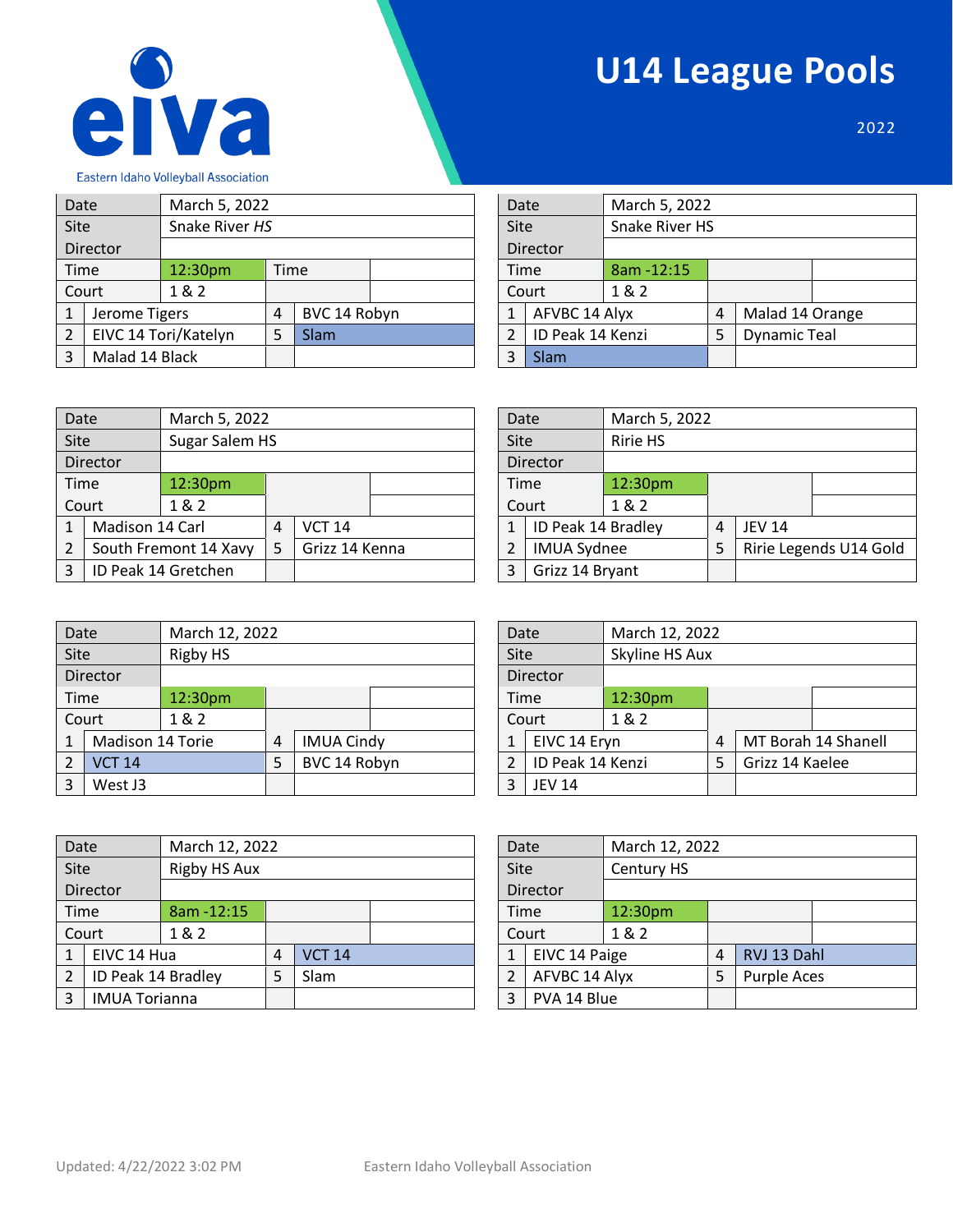| Date        |                       |             | March 19, 2022 |                |  |       |                  |                  |                    | March 19, 2022         |             |  |
|-------------|-----------------------|-------------|----------------|----------------|--|-------|------------------|------------------|--------------------|------------------------|-------------|--|
| Site        |                       |             | Snake River HS |                |  |       | <b>Site</b>      |                  | Snake River HS Aux |                        |             |  |
|             | Director              |             |                |                |  |       |                  | Director         |                    |                        |             |  |
|             | <b>Time</b>           | 8am - 12:15 |                |                |  |       | Time             |                  | 12:30pm            |                        |             |  |
|             | Court                 | 1&2         |                |                |  | Court |                  |                  | 1&2                |                        |             |  |
|             | <b>SRVBC Anderson</b> |             | 4              | Malad 14 Black |  |       |                  | ID Peak 14 Kenzi |                    | 4                      | PVA 14 Blue |  |
|             | Grizz 14 Kaelee       | <b>NF14</b> |                |                |  | 2     | Jerome Tigers    |                  |                    | <b>Grace Grizzlies</b> |             |  |
| Purple Aces |                       |             |                |                |  | 3     | Firth 14 Krystal |                  |                    |                        |             |  |

| Date             |         |                  |                        |                    |
|------------------|---------|------------------|------------------------|--------------------|
| Site             |         |                  |                        |                    |
| Director         |         |                  |                        |                    |
| Time             | 12:30pm |                  |                        |                    |
| Court            | 1 & 2   |                  |                        |                    |
|                  |         | 4                | PVA 14 Blue            |                    |
| Jerome Tigers    |         | 5                | <b>Grace Grizzlies</b> |                    |
| Firth 14 Krystal |         |                  |                        |                    |
|                  |         | ID Peak 14 Kenzi | March 19, 2022         | Snake River HS Aux |

| Date                     |                      |                   | March 19, 2022 |                   |  |   |         | March 19, 2022<br>Date |            |   |                |  |  |
|--------------------------|----------------------|-------------------|----------------|-------------------|--|---|---------|------------------------|------------|---|----------------|--|--|
| Site                     |                      | Teton High School |                |                   |  |   | Site    |                        | Skyline HS |   |                |  |  |
|                          | Director             |                   |                |                   |  |   |         | Director               |            |   |                |  |  |
|                          | Time                 | 12:30pm           |                |                   |  |   | Time    |                        | 12:30pm    |   |                |  |  |
|                          | Court                | 1&2               |                |                   |  |   |         | Court                  | 1&2        |   |                |  |  |
|                          | <b>VCT 14</b>        |                   | 4              | WSW Sumerli 14    |  |   |         | Salmon 14 Black        |            | 4 | <b>JEV 14</b>  |  |  |
| $\mathfrak{p}$           | <b>IMUA Torianna</b> |                   | 5              | Shelley 14 Winder |  |   |         | Pocatello Elite        |            | 5 | Grizz 14 Kenna |  |  |
| 3<br><b>Dynamic Teal</b> |                      |                   |                |                   |  | 3 | West J3 |                        |            |   |                |  |  |

| Date            |                        | March 19, 2022 |   |                |  |
|-----------------|------------------------|----------------|---|----------------|--|
| Site            |                        | Skyline HS     |   |                |  |
| <b>Director</b> |                        |                |   |                |  |
| Time<br>12:30pm |                        |                |   |                |  |
| Court           |                        | 1 & 2          |   |                |  |
| 1               | Salmon 14 Black        |                | 4 | <b>JEV 14</b>  |  |
| $\overline{2}$  | <b>Pocatello Elite</b> |                | 5 | Grizz 14 Kenna |  |
| 3               | West J3                |                |   |                |  |
|                 |                        |                |   |                |  |

| Date           |                    |              | March 19, 2022    |                 |  |                                  |              | March 26, 2022<br>Date |            |                     |                       |  |
|----------------|--------------------|--------------|-------------------|-----------------|--|----------------------------------|--------------|------------------------|------------|---------------------|-----------------------|--|
| <b>Site</b>    |                    | Hillcrest HS |                   |                 |  |                                  | <b>Site</b>  |                        | Skyline HS |                     |                       |  |
|                | Director           |              |                   |                 |  |                                  |              | Director               |            |                     |                       |  |
|                | Time               | 12:30pm      |                   |                 |  |                                  |              | Time                   | 12:30pm    |                     |                       |  |
|                | Court              | 1&2          |                   |                 |  |                                  | Court        |                        | 1&2        |                     |                       |  |
| 1              | Salmon 14 Orange   |              | 4                 | Malad 14 Orange |  |                                  | $\mathbf{1}$ | Jerome Tigers          |            | 4                   | <b>SRVBC Anderson</b> |  |
| $\overline{2}$ | ID Peak 14 Bradley |              | BVC 14 Robyn<br>5 |                 |  | 3C Crossfire 1<br>$\overline{2}$ |              |                        | 5          | <b>Dynamic Teal</b> |                       |  |
| 3              | PVA 14 Wild        |              |                   |                 |  |                                  | 3            | <b>Grace Grizzlies</b> |            |                     |                       |  |

| Date         |                        | March 26, 2022 |   |                       |  |
|--------------|------------------------|----------------|---|-----------------------|--|
| Site         |                        | Skyline HS     |   |                       |  |
|              | Director               |                |   |                       |  |
| Time         |                        | 12:30pm        |   |                       |  |
|              | Court                  | 1 & 2          |   |                       |  |
| $\mathbf{1}$ | Jerome Tigers          |                | 4 | <b>SRVBC Anderson</b> |  |
| 2            | 3C Crossfire 1         |                | 5 | <b>Dynamic Teal</b>   |  |
| 3            | <b>Grace Grizzlies</b> |                |   |                       |  |

| Date |                  | March 26, 2022      |                           |                  |      | Date                 |          | April 2, 2022        |              |                   |  |  |
|------|------------------|---------------------|---------------------------|------------------|------|----------------------|----------|----------------------|--------------|-------------------|--|--|
| Site |                  | <b>Madison Hs</b>   |                           |                  |      | Site                 |          | <b>Bonneville HS</b> |              |                   |  |  |
|      | Director         |                     |                           |                  |      |                      | Director |                      |              |                   |  |  |
|      | <b>Time</b>      | 12:30pm             |                           |                  | Time | 12:30pm              |          |                      |              |                   |  |  |
|      | Court<br>1 & 2   |                     |                           |                  |      |                      | Court    | 1 & 2                |              |                   |  |  |
|      | Salmon 14 Orange |                     | 4                         | Madison 14 Torie |      |                      | West J 3 |                      | 4            | Shelley 14 Winder |  |  |
|      | 3C Crossfire 2   |                     | <b>IMUA Torianna</b><br>5 |                  |      | <b>IMUA Torianna</b> |          | 5                    | BVC 14 Robyn |                   |  |  |
| 3    |                  | MT Borah 14 Shanell |                           | 3                |      | EIVC 14 Tori/Katelyn |          |                      |              |                   |  |  |

| Date           |                  | April 2, 2022               |   |                |  |                | Date          |              | April 2, 2022      |   |                    |  |
|----------------|------------------|-----------------------------|---|----------------|--|----------------|---------------|--------------|--------------------|---|--------------------|--|
| Site           |                  | Thunder Ridge HS            |   |                |  |                | Site          |              | <b>Highland HS</b> |   |                    |  |
|                | Director         |                             |   |                |  |                |               | Director     |                    |   |                    |  |
| Time           |                  | $8am - 12:15$               |   |                |  |                | Time          |              | 8am - 12:15        |   |                    |  |
|                | Court            | 1& 2                        |   |                |  |                | Court         |              | 1&2                |   |                    |  |
|                | ID Peak 14 Kenzi |                             | 4 | WSW Sumerli 14 |  |                |               | EIVC 14 Eryn |                    | 4 | ID Peak 14 Bradley |  |
| $\mathfrak{p}$ | Grizz 14 Bryant  | Ririe Legends U14 Gold<br>5 |   |                |  | 3C Crossfire 1 |               | 5            | Grizz 14 Kaelee    |   |                    |  |
| 3              |                  | <b>IMUA Cindy</b>           |   |                |  | 3              | AFVBC 14 Alyx |              |                    |   |                    |  |

| Date           |                      | April 2, 2022        |   |                   |  |
|----------------|----------------------|----------------------|---|-------------------|--|
| Site           |                      | <b>Bonneville HS</b> |   |                   |  |
|                | Director             |                      |   |                   |  |
| Time           |                      | 12:30pm              |   |                   |  |
|                | Court                | 1 & 2                |   |                   |  |
| $\mathbf{1}$   | West J 3             |                      | 4 | Shelley 14 Winder |  |
| $\overline{2}$ | <b>IMUA Torianna</b> |                      | 5 | BVC 14 Robyn      |  |
| 3              | EIVC 14 Tori/Katelyn |                      |   |                   |  |

|      | April 2, 2022<br>Date |                    |   |                    |  |
|------|-----------------------|--------------------|---|--------------------|--|
| Site |                       | <b>Highland HS</b> |   |                    |  |
|      | Director              |                    |   |                    |  |
| Time |                       | 8am - 12:15        |   |                    |  |
|      | Court                 | 1&2                |   |                    |  |
| 1    | EIVC 14 Eryn          |                    | 4 | ID Peak 14 Bradley |  |
| 2    | 3C Crossfire 1        |                    | 5 | Grizz 14 Kaelee    |  |
| 3    | AFVBC 14 Alyx         |                    |   |                    |  |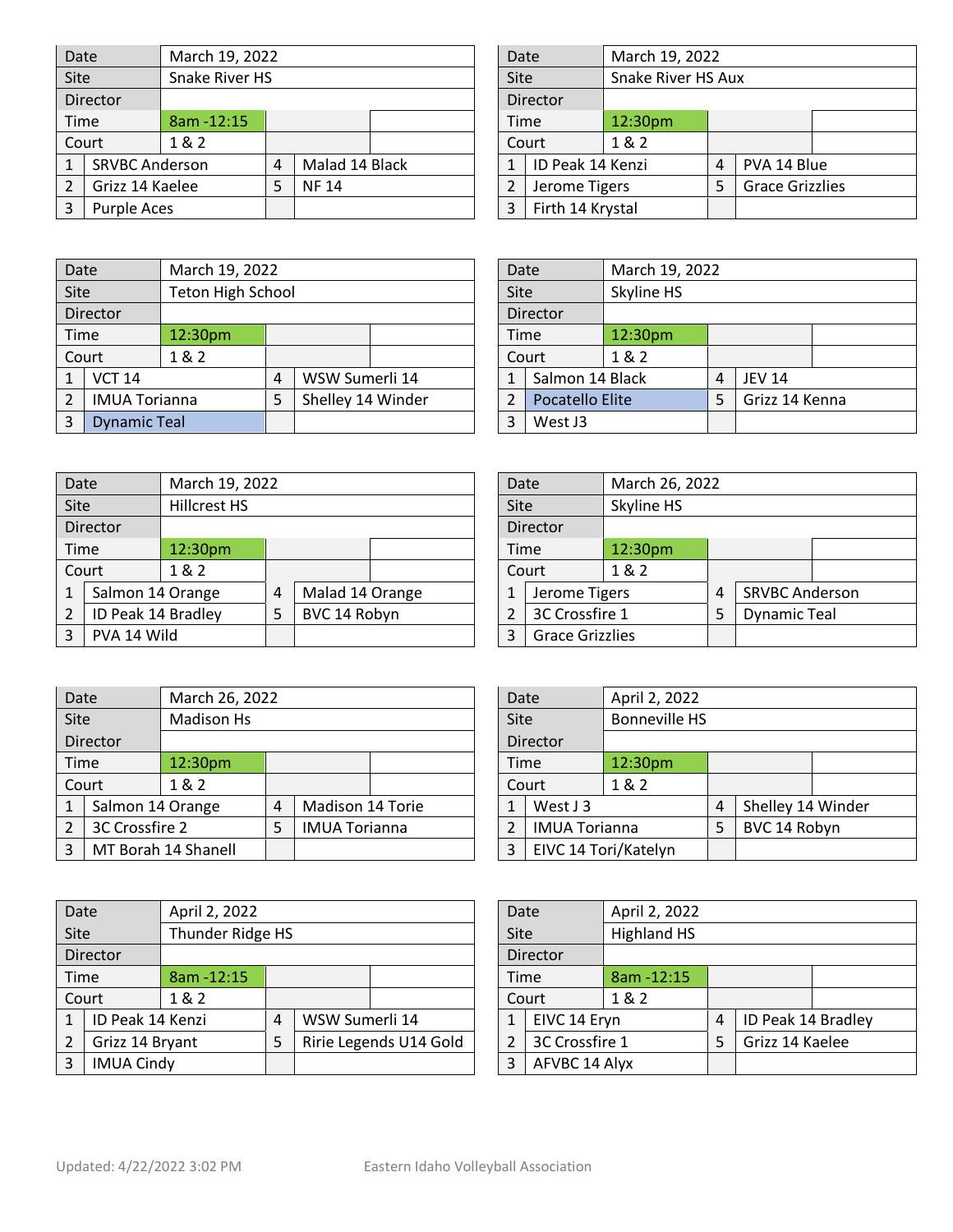| Date |                | April 2, 2022 |   |                  |  |  | Date  |                 | April 2, 2022         |   |                |  |
|------|----------------|---------------|---|------------------|--|--|-------|-----------------|-----------------------|---|----------------|--|
| Site |                | Highland HS   |   |                  |  |  | Site  |                 | <b>Madison HS</b>     |   |                |  |
|      | Director       |               |   |                  |  |  |       | Director        |                       |   |                |  |
|      | <b>Time</b>    | 12:30pm       |   |                  |  |  |       | Time            | 8am - 12:15           |   |                |  |
|      | Court          | 1&2           |   |                  |  |  | Court |                 | 1&2                   |   |                |  |
|      | EIVC 14 Hua    |               | 4 | Grizz 14 Kenna   |  |  |       | Madison 14 Carl |                       | 4 | <b>NF14</b>    |  |
|      | 3C Crossfire 2 |               | 5 | Firth 14 Krystal |  |  |       |                 | South Fremont 14 Xavy | 5 | Star Valley 14 |  |
|      | Purple Aces    |               |   |                  |  |  | 3     | West J 2        |                       |   |                |  |

| Date           |                 | April 2, 2022         |   |                |  |
|----------------|-----------------|-----------------------|---|----------------|--|
| Site           |                 | <b>Madison HS</b>     |   |                |  |
|                | Director        |                       |   |                |  |
| Time           |                 | 8am - 12:15           |   |                |  |
|                | Court           | 1 & 2                 |   |                |  |
| 1              | Madison 14 Carl |                       | 4 | <b>NF14</b>    |  |
| $\overline{2}$ |                 | South Fremont 14 Xavy | 5 | Star Valley 14 |  |
| 3              | West J 2        |                       |   |                |  |
|                |                 |                       |   |                |  |

| Date        |               | April 9, 2022         |   |             |  |   | Date            |                | April 9, 2022         |   |                    |  |
|-------------|---------------|-----------------------|---|-------------|--|---|-----------------|----------------|-----------------------|---|--------------------|--|
| <b>Site</b> |               | <b>American Falls</b> |   |             |  |   | Site            |                | Farnsworth MS (Rigby) |   |                    |  |
|             | Director      |                       |   |             |  |   |                 | Director       |                       |   |                    |  |
|             | <b>Time</b>   | 12:30pm               |   |             |  |   |                 | Time           | 12:30pm               |   |                    |  |
|             | Court         | 1 & 2                 |   |             |  |   | Court           |                | 1&2                   |   |                    |  |
|             | AFVBC 14 Alyx |                       | 4 | Minidoka 13 |  |   |                 | EIVC 14 Paige  |                       | 4 | <b>IMUA Sydnee</b> |  |
|             | Jerome Tigers |                       | 5 | PVA 14 Wild |  |   |                 | 3C Crossfire 2 |                       | 5 | <b>NF14</b>        |  |
|             |               | EIVC 14 Tori/Katelyn  |   |             |  | 3 | Salmon 14 Black |                |                       |   |                    |  |

| Date           |                 | April 9, 2022         |   |                    |  |  |  |  |  |
|----------------|-----------------|-----------------------|---|--------------------|--|--|--|--|--|
| Site           |                 | Farnsworth MS (Rigby) |   |                    |  |  |  |  |  |
|                | Director        |                       |   |                    |  |  |  |  |  |
| Time           |                 | 12:30pm               |   |                    |  |  |  |  |  |
|                | Court           | 1 & 2                 |   |                    |  |  |  |  |  |
| 1              | EIVC 14 Paige   |                       | 4 | <b>IMUA Sydnee</b> |  |  |  |  |  |
| $\mathfrak{p}$ | 3C Crossfire 2  |                       | 5 | <b>NF14</b>        |  |  |  |  |  |
| 3              | Salmon 14 Black |                       |   |                    |  |  |  |  |  |

| Date           |                 | April 9, 2022 |   |                |   |                 | Date |                | April 9, 2022              |   |                  |  |
|----------------|-----------------|---------------|---|----------------|---|-----------------|------|----------------|----------------------------|---|------------------|--|
| Site           |                 | Century HS    |   |                |   |                 | Site |                | <b>Watersprings School</b> |   |                  |  |
|                | Director        |               |   |                |   |                 |      | Director       |                            |   |                  |  |
| Time           |                 | 8am - 12:15   |   |                |   |                 | Time |                | $8am - 12:15$              |   |                  |  |
|                | Court           | 1&2           |   |                |   |                 |      | Court          | 1&2                        |   |                  |  |
|                | Pocatello Elite |               | 4 | EIVC 14 Eryn   |   | 1               |      | WSW Sumerli 14 |                            | 4 | Madison 14 Torie |  |
| $\overline{2}$ | Malad 14 Black  |               | 5 | 3C Crossfire 1 |   |                 | 2    | West J3        |                            |   | Slam             |  |
| 3              |                 | PVA 14 Blue   |   |                | 3 | Grizz 14 Bryant |      |                |                            |   |                  |  |

| Date           |                        | April 9, 2022              |   |                  |                     |               | Date          |                   | April 16, 2022  |   |                        |  |
|----------------|------------------------|----------------------------|---|------------------|---------------------|---------------|---------------|-------------------|-----------------|---|------------------------|--|
| Site           |                        | <b>Watersprings School</b> |   |                  |                     |               | Site          |                   | Jackson Hole HS |   |                        |  |
| Director       |                        |                            |   |                  |                     |               |               | Director          |                 |   |                        |  |
| Time           |                        | 12:30pm                    |   |                  |                     |               | <b>Time</b>   | $8am - 12:15$     |                 |   |                        |  |
|                | Court                  | 1 & 2                      |   |                  |                     | Court         |               | 1 & 2             |                 |   |                        |  |
| $\mathbf{1}$   | West J 2               |                            | 4 | Salmon 14 Orange |                     |               | <b>JEV 14</b> |                   |                 | 4 | Ririe Legends U14 Gold |  |
| $\overline{2}$ | <b>VCT 14</b>          |                            | 5 |                  | MT Borah 14 Shanell | $\mathcal{P}$ |               | <b>IMUA Cindy</b> |                 | 5 | <b>NF14</b>            |  |
| $\mathbf{3}$   | <b>Grace Grizzlies</b> |                            |   |                  |                     | 3             |               | <b>VCT 14</b>     |                 |   |                        |  |

| Date |                 |                            | April 16, 2022 |                |                      |                |                        | April 23, 2022<br>Date |                            |   |                 |  |  |
|------|-----------------|----------------------------|----------------|----------------|----------------------|----------------|------------------------|------------------------|----------------------------|---|-----------------|--|--|
| Site |                 | <b>Watersprings School</b> |                |                |                      |                | Site                   |                        | <b>Watersprings School</b> |   |                 |  |  |
|      | Director        |                            |                |                |                      |                |                        | Director               |                            |   |                 |  |  |
| Time |                 | 12:30                      |                |                |                      |                |                        | Time                   | 12:30 <sub>pm</sub>        |   |                 |  |  |
|      | Court           | 1&2                        |                |                |                      |                |                        | Court                  | 1 & 2                      |   |                 |  |  |
|      | Salmon 14 Black |                            | $\overline{4}$ |                | EIVC 14 Tori/Katelyn |                | <b>Pocatello Elite</b> |                        |                            | 4 | 3C Crossfire 2  |  |  |
|      | PVA 14 Blue     |                            | 5              | WSW Sumerli 14 |                      |                | West J3                |                        |                            |   | Grizz 14 Kaelee |  |  |
| 3    | Malad 14 Orange |                            |                |                |                      | WSW Sumerli 14 |                        |                        |                            |   |                 |  |  |

| Date                               |                 | April 9, 2022 |   |                  |  |
|------------------------------------|-----------------|---------------|---|------------------|--|
| <b>Watersprings School</b><br>Site |                 |               |   |                  |  |
|                                    | Director        |               |   |                  |  |
| Time                               |                 | 8am - 12:15   |   |                  |  |
| Court                              |                 | 1 & 2         |   |                  |  |
| 1                                  | WSW Sumerli 14  |               | 4 | Madison 14 Torie |  |
| $\mathfrak{p}$                     | West J3         |               | 5 | Slam             |  |
| 3                                  | Grizz 14 Bryant |               |   |                  |  |

| Date  |                   | April 16, 2022  |   |             |                        |
|-------|-------------------|-----------------|---|-------------|------------------------|
| Site  |                   | Jackson Hole HS |   |             |                        |
|       | Director          |                 |   |             |                        |
| Time  |                   | 8am - 12:15     |   |             |                        |
| Court |                   | 1&2             |   |             |                        |
| 1     | <b>JEV 14</b>     |                 | 4 |             | Ririe Legends U14 Gold |
| 2     | <b>IMUA Cindy</b> |                 | 5 | <b>NF14</b> |                        |
| 3     | <b>VCT 14</b>     |                 |   |             |                        |

| Date           |                 | April 23, 2022             |   |                 |  |
|----------------|-----------------|----------------------------|---|-----------------|--|
| Site           |                 | <b>Watersprings School</b> |   |                 |  |
|                | Director        |                            |   |                 |  |
| Time           |                 | 12:30pm                    |   |                 |  |
| Court          |                 | 1 & 2                      |   |                 |  |
| 1              | Pocatello Elite |                            | 4 | 3C Crossfire 2  |  |
| $\overline{2}$ | West J3         |                            | 5 | Grizz 14 Kaelee |  |
| 3              | WSW Sumerli 14  |                            |   |                 |  |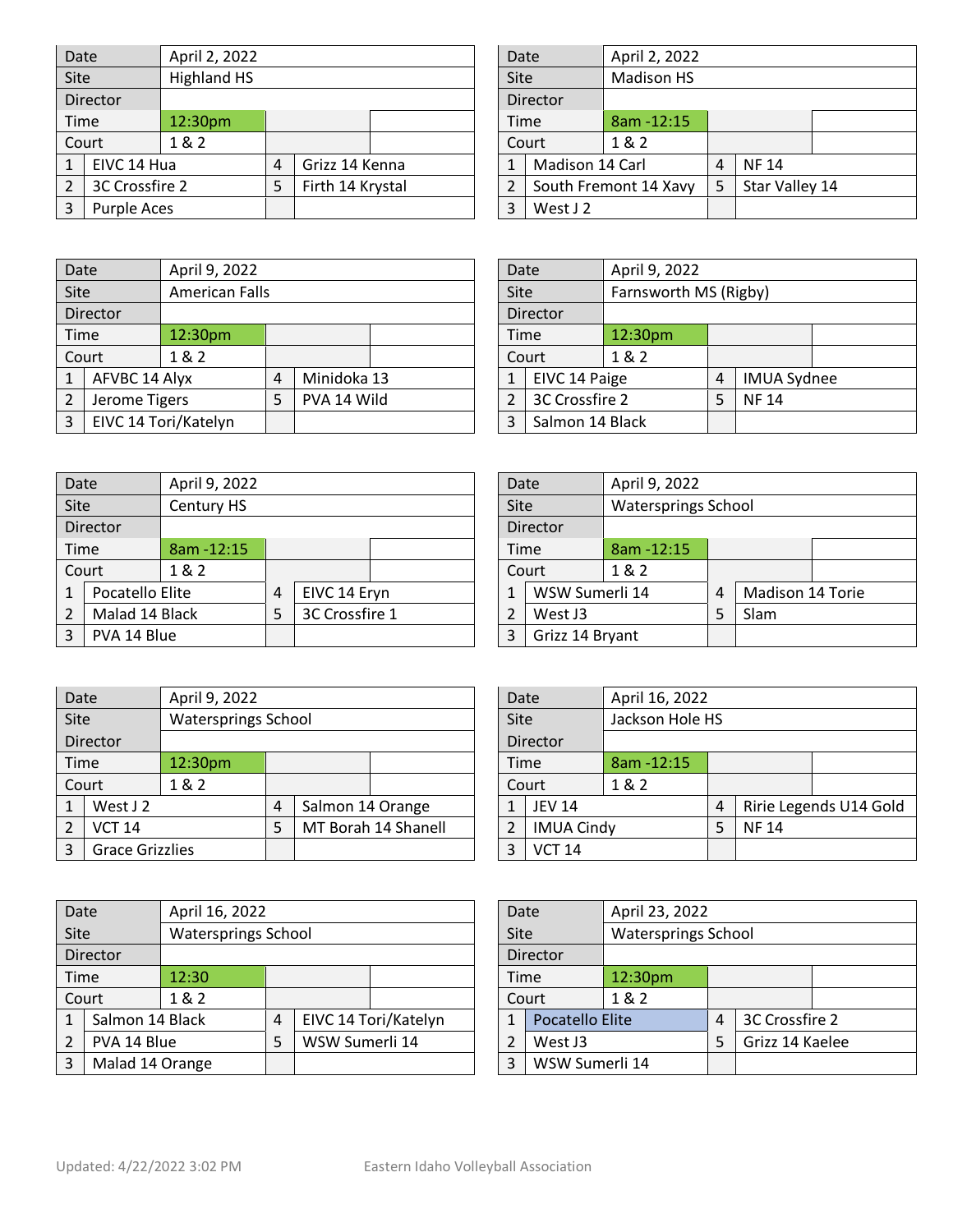| Date |                       | April 23, 2022 |   |                |  | Date                  |                       | April 23, 2022 |   |             |                        |  |
|------|-----------------------|----------------|---|----------------|--|-----------------------|-----------------------|----------------|---|-------------|------------------------|--|
| Site |                       | Snake River HS |   |                |  | Site                  |                       | Rigby HS       |   |             |                        |  |
|      | Director              |                |   |                |  |                       | Director              |                |   |             |                        |  |
|      | Time                  | 12:30pm        |   |                |  | Time                  |                       | 8am - 12:15    |   |             |                        |  |
|      | Court                 | 1&2            |   |                |  | Court                 |                       | 1&2            |   |             |                        |  |
|      | <b>SRVBC Anderson</b> |                | 4 | BVC 14 Robyn   |  | $\mathbf{1}$          | <b>IMUA Sydnee</b>    |                | 4 |             | Ririe Legends U14 Gold |  |
|      | Purple Aces           |                |   | 3C Crossfire 1 |  | Firth 14 Krystal<br>2 |                       |                |   | <b>NF14</b> |                        |  |
| 3    | Madison 14 Torie      |                |   |                |  | 3                     | South Fremont 14 Xavy |                |   |             |                        |  |

| Date           |                    | April 23, 2022        |   |             |                        |
|----------------|--------------------|-----------------------|---|-------------|------------------------|
| Site           |                    | <b>Rigby HS</b>       |   |             |                        |
|                | <b>Director</b>    |                       |   |             |                        |
| Time           |                    | 8am - 12:15           |   |             |                        |
|                | Court              | 1 & 2                 |   |             |                        |
| 1              | <b>IMUA Sydnee</b> |                       | 4 |             | Ririe Legends U14 Gold |
| $\overline{2}$ | Firth 14 Krystal   |                       | 5 | <b>NF14</b> |                        |
| 3              |                    | South Fremont 14 Xavy |   |             |                        |

| Date |                       | April 23, 2022 |   |                        |                     | Date            |                  | April 23, 2022 |   |                       |  |
|------|-----------------------|----------------|---|------------------------|---------------------|-----------------|------------------|----------------|---|-----------------------|--|
| Site |                       | Skyline HS Aux |   |                        |                     | Site            |                  | Skyline HS Aux |   |                       |  |
|      | Director              |                |   |                        |                     | <b>Director</b> |                  |                |   |                       |  |
| Time |                       | 8am - 12:15    |   |                        |                     | Time            |                  | 12:30pm        |   |                       |  |
|      | Court                 | 1 & 2          |   |                        |                     | Court           |                  | 1&2            |   |                       |  |
|      | Grizz 14 Bryant       |                | 4 | Shelley 14 Winder      |                     |                 | Salmon 14 Orange |                | 4 | <b>Star Valley 14</b> |  |
|      | <b>Star Valley 14</b> |                | 5 | <b>Grace Grizzlies</b> |                     | Grizz 14 Kenna  |                  |                | 5 | PVA 14 Blue           |  |
|      | PVA 14 Wild           |                |   |                        | Malad 14 Black<br>3 |                 |                  |                |   |                       |  |

| Skyline HS Aux<br>Site<br>Director<br>Time<br>12:30pm<br>1 & 2<br>Court<br><b>Star Valley 14</b><br>Salmon 14 Orange<br>1 | Date |  | April 23, 2022 |   |  |  |  |  |
|---------------------------------------------------------------------------------------------------------------------------|------|--|----------------|---|--|--|--|--|
|                                                                                                                           |      |  |                |   |  |  |  |  |
|                                                                                                                           |      |  |                |   |  |  |  |  |
|                                                                                                                           |      |  |                |   |  |  |  |  |
|                                                                                                                           |      |  |                |   |  |  |  |  |
|                                                                                                                           |      |  |                | 4 |  |  |  |  |
| PVA 14 Blue<br>Grizz 14 Kenna<br>$\mathcal{P}$<br>5                                                                       |      |  |                |   |  |  |  |  |
| Malad 14 Black<br>3                                                                                                       |      |  |                |   |  |  |  |  |

Date April 30, 2022

| Date |                   | April 23, 2022        |                |                     |  | Date                |       | April 30, 2022       |   |                     |  |
|------|-------------------|-----------------------|----------------|---------------------|--|---------------------|-------|----------------------|---|---------------------|--|
| Site |                   | Rigby MS              |                |                     |  | Site                |       | Firth HS             |   |                     |  |
|      | Director          |                       |                |                     |  | Director            |       |                      |   |                     |  |
| Time |                   | 12:30pm               |                |                     |  | Time                |       | 12:30pm              |   |                     |  |
|      | Court             | 3&4                   |                |                     |  |                     | Court | 1&2                  |   |                     |  |
|      | Salmon 14 Black   |                       | $\overline{4}$ | Malad 14 Orange     |  |                     |       | EIVC 14 Tori/Katelyn | 4 | Firth 14 Krystal    |  |
| 2    | <b>IMUA Cindy</b> |                       | 5              | <b>Dynamic Teal</b> |  | PVA 14 Wild         |       |                      | 5 | <b>Dynamic Teal</b> |  |
| 3    |                   | South Fremont 14 Xavy |                |                     |  | Grizz 14 Kenna<br>3 |       |                      |   |                     |  |

| $\mathbf{1}$          | EIVC 14 Tori/Katelyn<br>PVA 14 Wild<br>Grizz 14 Kenna |                     | 4 | Firth 14 Krystal    |
|-----------------------|-------------------------------------------------------|---------------------|---|---------------------|
| 2                     |                                                       |                     | 5 | <b>Dynamic Teal</b> |
| 3                     |                                                       |                     |   |                     |
|                       |                                                       |                     |   |                     |
|                       |                                                       |                     |   |                     |
| Date                  |                                                       | April 30, 2022      |   |                     |
| Site                  |                                                       | <b>Hillcrest HS</b> |   |                     |
| Director              |                                                       |                     |   |                     |
| $8$ am -12:15<br>Time |                                                       |                     |   |                     |

1 SRVBC Anderson 4 Madison 14 Torie<br>2 IMUA Sydnee 5 Star Valley 14

2 IMUA Sydnee 5

| Date           |                    | April 30, 2022 |   |               |  | Date |                       | April 30, 2022      |
|----------------|--------------------|----------------|---|---------------|--|------|-----------------------|---------------------|
| Site           |                    | Skyline HS     |   |               |  | Site |                       | <b>Hillcrest HS</b> |
|                | <b>Director</b>    |                |   |               |  |      | Director              |                     |
| Time           |                    | 12:30pm        |   |               |  |      | Time                  | 8am - 12:15         |
|                | 1&2<br>Court       |                |   |               |  |      | Court                 | 1 & 2               |
|                | EIVC 14 Hua        |                | 4 | BVC 14 Robyn  |  | 1    | <b>SRVBC Anderson</b> |                     |
| $\overline{2}$ | Grizz 14 Kaelee    |                | 5 | <b>JEV 14</b> |  | 2    | <b>IMUA Sydnee</b>    |                     |
| 3              | <b>Purple Aces</b> |                |   |               |  | 3    | Firth 13 Carla        |                     |

| Date |                       | April 30, 2022      |   |              |  | Date                 |          | May 7, 2022                |   |                 |                     |
|------|-----------------------|---------------------|---|--------------|--|----------------------|----------|----------------------------|---|-----------------|---------------------|
| Site |                       | Hillcrest HS        |   |              |  | Site                 |          | <b>Watersprings School</b> |   |                 |                     |
|      | Director              |                     |   |              |  | Director             |          |                            |   |                 |                     |
|      | Time                  | 12:30pm             |   |              |  | Time                 |          | 12:30pm                    |   |                 |                     |
|      | Court                 | 1&2                 |   |              |  |                      | Court    | 1&2                        |   |                 |                     |
|      | Malad 14 Black        |                     | 4 | West $J2$    |  |                      | West J 2 |                            | 4 |                 | MT Borah 14 Shanell |
|      | <b>Star Valley 14</b> |                     | 5 | EIVC 14 Eryn |  | 3C Crossfire 2       |          |                            | 5 | Malad 14 Orange |                     |
| 3    |                       | MT Borah 14 Shanell |   |              |  | <b>IMUA Torianna</b> |          |                            |   |                 |                     |

| Date           |                      | May 7, 2022                |   |                 |                     |
|----------------|----------------------|----------------------------|---|-----------------|---------------------|
| Site           |                      | <b>Watersprings School</b> |   |                 |                     |
|                | Director             |                            |   |                 |                     |
|                | 12:30pm<br>Time      |                            |   |                 |                     |
| 1 & 2<br>Court |                      |                            |   |                 |                     |
| 1              | West J 2             |                            | 4 |                 | MT Borah 14 Shanell |
| $\overline{2}$ | 3C Crossfire 2       |                            | 5 | Malad 14 Orange |                     |
| 3              | <b>IMUA Torianna</b> |                            |   |                 |                     |